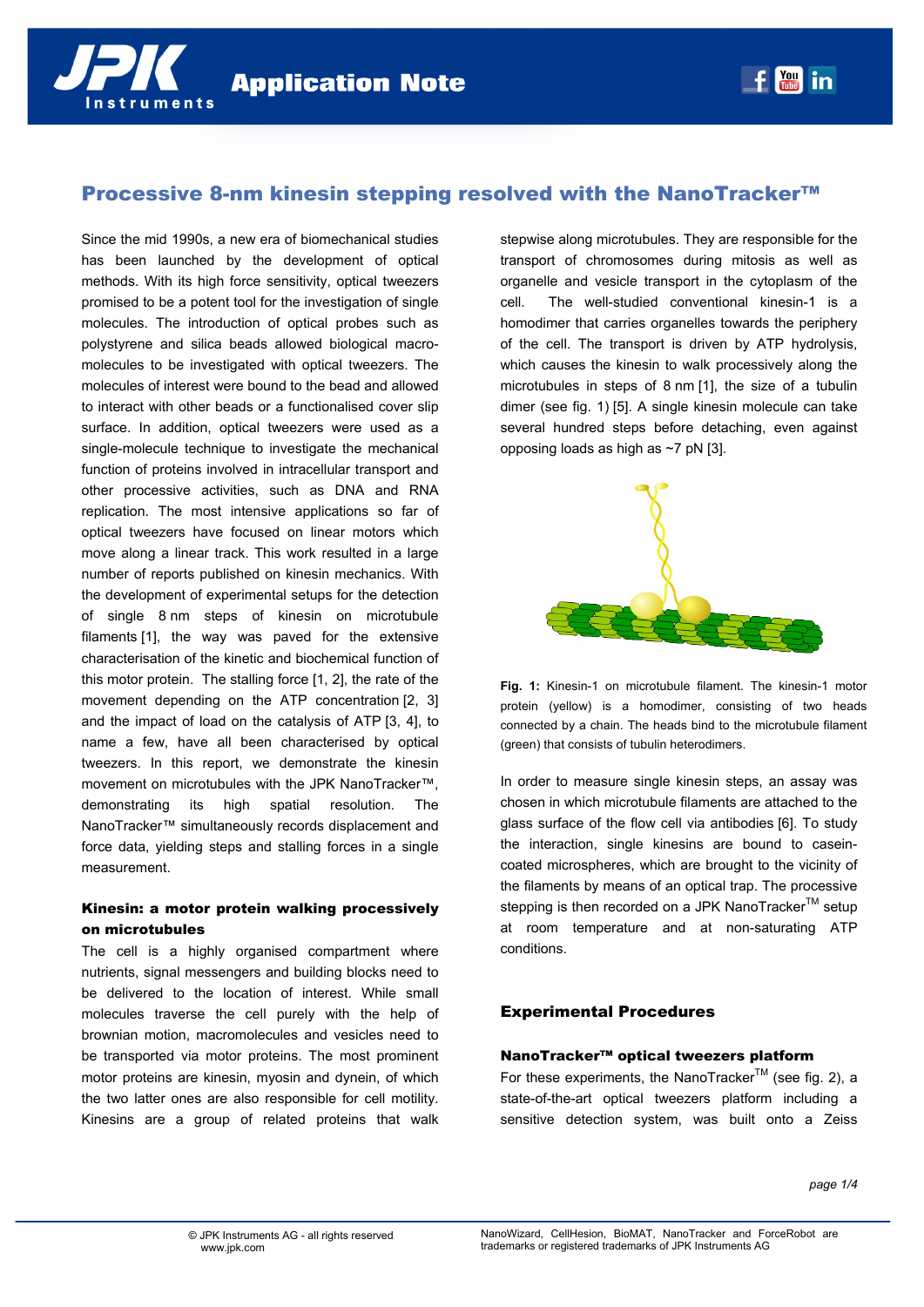





**Fig. 2** JPK NanoTracker™, a state-of-the-art force-sensing optical tweezers platform.

AxioObserver.A1 equipped with epi-fluorescence. The NanoTracker<sup>™</sup> allows for nanomanipulation of the trap in 3-D, crucial for the precise positioning of the beadcoupled kinesin onto the only 25 nm thick microtubule.

Force and displacement measurements are performed using back-focal-plane interferometry of the scattered light from the bead on quadrant photodiodes. All trap and sample positioning, trap stiffness adjustment, detection calibration and data recording are conveniently controlled via the NanoTracker™ software.

The one-click calibration of the detection makes use of



**Fig. 3** S-shaped detector response for a sphere *d*=1 µm recorded with the NanoTracker™. The central linear range (shaded) can be calibrated to displacements or forces (indicated on the right axis).

the power spectrum of the particle's movement inside the

trap. A fit to the spectrum delivers data on the sensitivity of the detection (in nm/V) and the stiffness of the trap (in pN/nm). In a range of a few hundred nanometers measured from the center of the trap, there is a linear relationship between the particle's position and the restoring force acting on it (see fig. 3).

#### Experimental assay

The microtubule filaments are attached to the bottom of the sample chamber via antibodies. The adsorption is verified with the NanoTracker™ using the integrated fluorescence microscope. Polystyrene beads (1.53 µm diameter) labelled with single kinesins are added to the flow cell and used for calibration of the trap. The laser intensity is adjusted to achieve a trap stiffness of around 0.05 pN/nm. At this stiffness and with the assumption that kinesin stepping stalls around 7 pN, the motor protein can progress in the trap for 140 nm, which is well within the linear detection range of the trap. All experiments are performed in BRB80 buffer (80 mM Pipes, 1 mM MgCl<sub>2</sub>, 1 mM EGTA, pH 6.9), 10 µM ATP, 10 µM taxol and 0.16 mg/ml casein. For bright and stable fluorescence imaging, a glucose oxidase/peroxidase oxygen scavenging system is accessorily added to the solution.



**Fig. 4** Schematic illustration of the experiment. The microtubules are specifically attached to the surface. The kinesin-coated bead is brought close to the surface. As it binds to the microtubule filament, it starts to progressively walk along the filament and thus pull the bead out of the trap.

In order to initiate the binding and the stepping of the kinesin on the microtubules, a trapped bead is approached towards a microtubule. The contact with the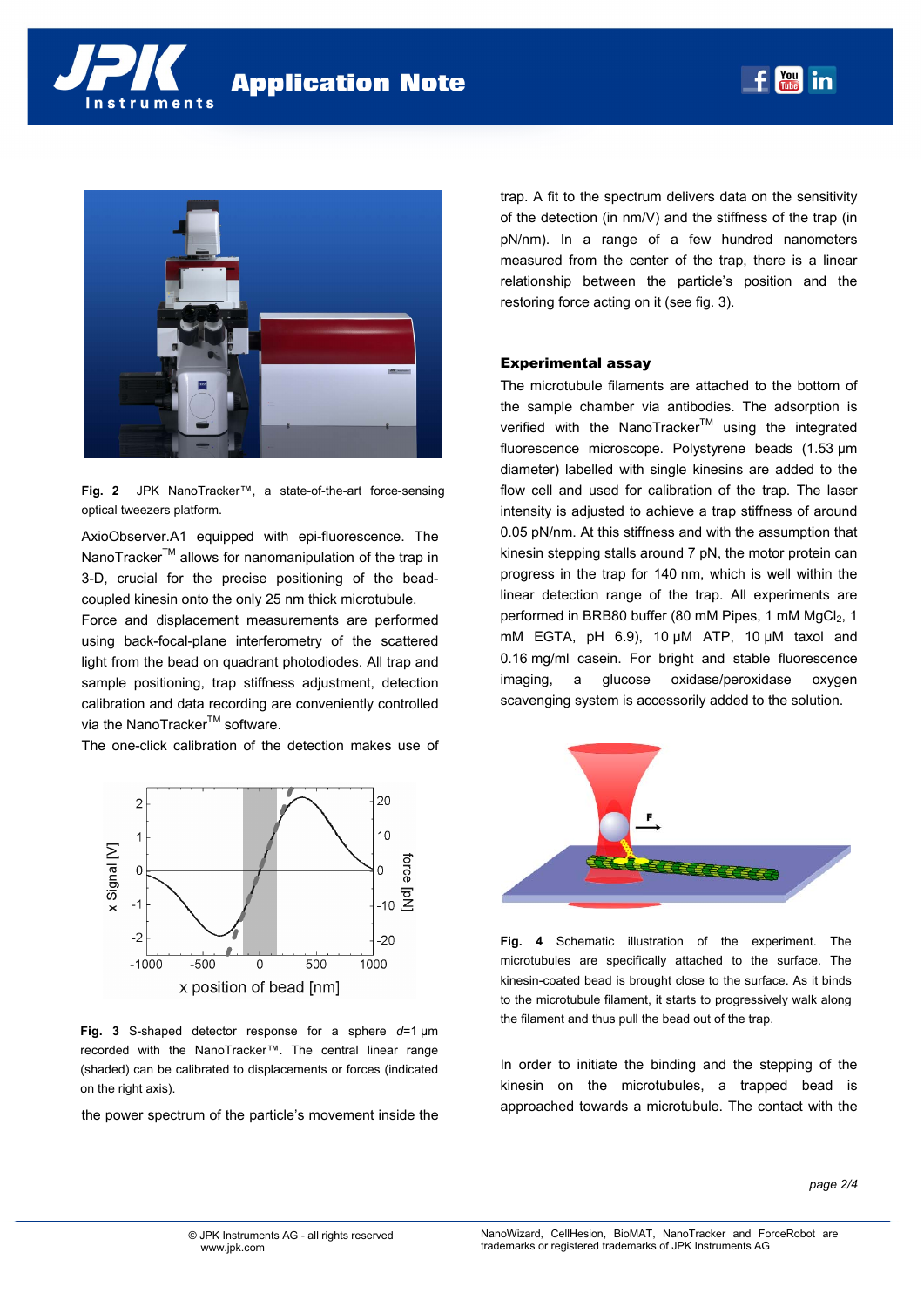

**Fig. 5** Fluorescence image of microtubules attached to the surface. 20% of the tubulin monomers were labelled with rhodamine.

surface is observed as a displacement of the bead in the z-direction of the trap. The active bead usually binds to the microtubule within a few seconds and starts walking on the filament. The stepping is recorded at a sampling rate of 4 kHz.

# Experimental Results

The proper binding of the microtubules (MT) to the coverslide surface is verified with epi-fluorescence. An image of single microtubules and bundles of them (higher brightness) is shown in figure 5.

 $f_{\text{max}}$  in

When bringing a kinesin-coated bead towards a microtubule, the bead binds to the filament and progressively walks away from the center of the trap until the stalling force of the kinesin is reached.

A trace of kinesin-labeled beads repeatedly binding to MT filaments and walking out of the trap until the stalling froce is reached is shown in fig. 6A. As can be seen in this figure, the dwell periods between the steps lengthen with increased load: while the velocity of the stepping is constant at low forces, it steadily decreases with increasing load, until the bead finally tears off from the filament. In the experiments performed, the stalling force varied between 4 and 7 pN.

For recording of single steps, the kinesin concentration was diluted such that at a chance of at least 90%, one kinesin is bound per bead at most. In practice, this will mean that only about 10 % of the beads will be active. In fig. 6 B, a representitive trace of a single kinesin stepping on a microtubule filament is displayed. At low counteracting forces, the kinesin steps at a such high rate that single steps can hardly be resolved (see fig. 6 A). At larger displacements from the center of the trap (here



**Fig. 6 (A)** Position and force recording of a pulled kinesin bead. Due to multiple kinesins on the bead, the stepping occurs continously and not in increments. The stalling force appears around 5 pN. Raw (orange, 4 kHz) and smoothed data (green, Savitzki-Golay filter, 25 ms) are shown.

**(B)** Zoom in to a position recording of a bead with a single kinesin attached, which is reflected in the incremental progression of the bead. For easier recognition of the step size, a horizontal grid spaced at 8 nm is shown.